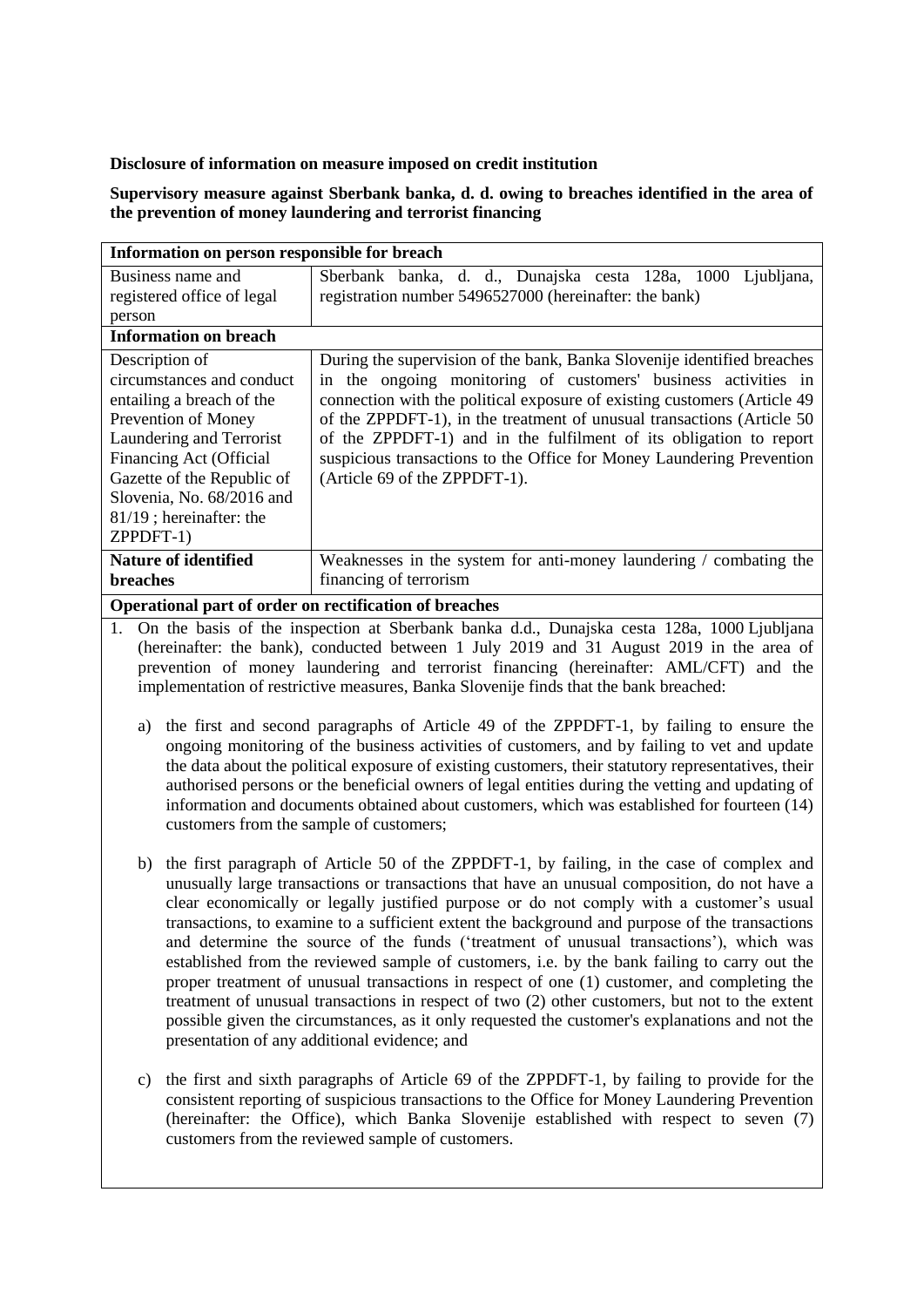To rectify the breaches, the bank must:

- a) appropriately upgrade the bank's internal policies in the scope of ongoing monitoring of business activities, and immediately begin vetting and updating the information and documents obtained about all existing customers to be able to determine whether a customer, the statutory representative or authorised person of the customer or the beneficial owner of the legal entity is a politically exposed person (hereinafter: PEP), requiring the bank to screen, within no more than two months after the delivery of the order, those existing customers for which, in accordance with the bank's policies, the request for the ongoing monitoring of business activities was overdue after the implementation of the  $\sim$  software;<sup>1</sup>
- b) provide for the in-depth treatment of unusual transactions by examining the background and purpose of these transactions, which *inter alia* includes the collection of relevant explanations and evidence, such as contracts and invoices; in so doing, alongside the mere formal collection of additional evidence and documentation, the bank shall also ensure that the current information and the collected information and documentation is assessed with requisite criticism;
- c) ensure that all flagged cases of suspicious transactions are reported to the Office without delay.

The bank shall embark without delay on activities to rectify the breaches cited in point 1 of this order on the rectification of breaches (hereinafter: the order). The final deadline for the rectification of the breaches is six months after the delivery of the order. The bank shall also submit a written report to Banka Slovenije by the aforementioned deadline on the measures taken to rectify the breaches, as set out by the first paragraph of Article 251 of the ZBan-2.

- 2. In connection with the activities to rectify the breaches cited in point 1 of this order, the bank shall draft an action plan clearly defining the activities for the rectification of the breaches, and shall submit it to Banka Slovenije within one month after the delivery of the order.
- 3. In connection with the activities to rectify the breaches cited in point 1 of this order, the bank shall designate the persons at the bank responsible for rectifying the identified breaches, and shall report their names to Banka Slovenije within one month after the delivery of the order.
- 4. The breaches identified in this order constitute misdemeanours pursuant to the penal provisions of the ZPPDFT-1, and Banka Slovenije will therefore initiate misdemeanours proceedings against the bank and the responsible persons.
- 5. In accordance with Article 161 of the ZPPDFT-1, in connection with the imposed supervisory measures, Banka Slovenije shall publish the following information on its website after the imposed measure becomes final:
	- the business name and registered office of the legal entity or the name of the individual;
	- a description of the circumstances and conduct that constitute a breach of the aforementioned law or require the implementation of the ordered measure;
	- the nature of the identified breaches or the type of deficiencies for which the measure was ordered;
	- the operational part of the decision by which the proceedings are legally finalised; and

l

 $-$  information support for screening customers against the PEP lists and the list of persons against whom restrictive measures were adopted, which the bank implemented in October 2018.